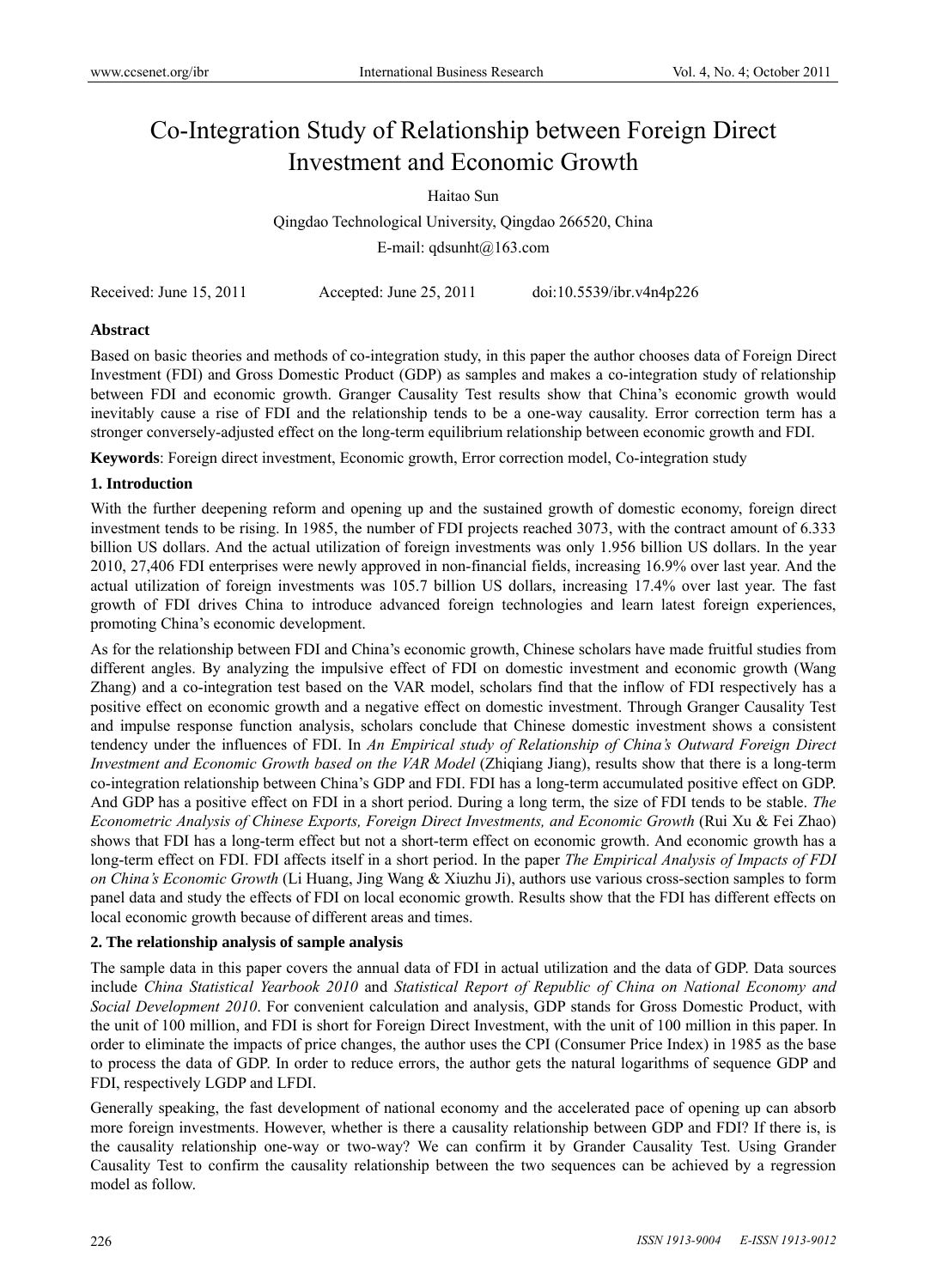$$
Y_{t} = \alpha_{0} + \sum_{i=1}^{m} \alpha_{i} Y_{t-i} + \sum_{i=1}^{m} \beta_{i} X_{t-i} + \mu_{1t}
$$
  

$$
X_{t} = \lambda_{0} + \sum_{i=1}^{m} \lambda_{i} Y_{t-i} + \sum_{i=1}^{m} \delta_{i} X_{t-i} + \mu_{2t}
$$

 $X_t = \lambda_0 + \sum_i \lambda_i Y_{t-i} + \sum_i \delta_i X_{t-i} + \mu_{2t}$ <br>
Test the caus<sup>f</sup>ality relationship of sequence LGDP and LFDI at different lag periods. Results are in Table 1.

According to Table 1, as the lag period is 5, the AIC of test model reaches the minimum and the sequences in the test model have no correlation. Here, the probability is 0.0078 when LGDP is not the Grander cause of LFDI. Reject the original assumption at the 5% significance level, and agree that economic growth is the Grander cause of FDI, that is, economic growth makes FDI increase. The probability is 0.0779 when LFDI is not the Grander cause of LGDP. Accept the original assumption at the 5% significance level, and agree that FDI is not the Grander cause of economic growth. It is for sure that there is a one-way causality relationship between GDP and FDI. Therefore, build a regression model, LFDI as the dependent variable, and study the quantitative relationship between LGDP and LFDI.

#### **3. Sequence stability test**

For a regression analysis, there is an important assumption in a classical regression model, that is, the sequence must be stable. If the sequence is unstable, the test will be invalid or the regression will be false, as we make regression analysis based on the regression model with unstable sequence. In practice, the sequence stability test is usually completed by ADF test, which needs to test the three models in turn.

$$
\Delta Z_{t} = \delta Z_{t-1} + \sum_{i=1}^{m} \beta_{i} \Delta Z_{t-i} + \varepsilon_{t}
$$

$$
\Delta Z_{t} = \alpha + \delta Z_{t-1} + \sum_{i=1}^{m} \beta_{i} \Delta Z_{t-i} + \varepsilon_{t}
$$

$$
\Delta Z_{t} = \alpha + \beta t + \delta Z_{t-1} + \sum_{i=1}^{m} \beta_{i} \Delta Z_{t-i} + \varepsilon_{t}
$$

Based on data of sequence LGDP and LFDI, the author uses ADF test to make stability test of three models. Results are in Table 2.

From the Table 2, after the inspection of sequence LGDP, the ADF is -4.0746 as the type of test is (c, t, 1). And the probability is 0.0203. It's stable at the 5% significance level. Reject the assumption that sequence LGDP has unit root. The sequence LGDP is a first-order single sequence. After the inspection of sequence LFDI, the ADF is -3.2438 as the type of test is (c, 0, 1). And the probability is 0.0302. It's stable at the 5% significance level. Reject the assumption that sequence LFDI has unit root. The sequence LFDI is a first-order single sequence. Therefore, there may be a long-term equilibrium relationship between sequence LGDP and LFDI.

# **4. Co-integration test**

Co-integration is a statistical description of long-term equilibrium relationship between unstable variables, which is also the precondition for making causality regression of variables. However, for many unstable variables, we can not use classical regression model to make analysis. Otherwise, it may cause an issue of false regression. Economic theories confirm the existence of certain long-term equilibrium relationship between some economic variables. This equilibrium indicates that there is not an internal mechanism destroying the equilibrium in an economic system. The co-integration test is to find out whether there is a long-term equilibrium relationship between variables. We can constitute a regression model by classical regression methods to make further analysis. The most regular method for co-integration test is to use OLS to make co-integration regression of variables. Suppose the time sequence Y and X. The procedures of co-integration test include:

First of all, make co-integration regression and test whether there is a long-term equilibrium relationship between variables. The regression model is:

$$
Y_t = \hat{\beta}_0 + \hat{\beta}_1 X_t + e_t
$$

Secondly, use the ADF to test the stability of residual sequence. Because there is an intercept in the co- integration model, the testing of stability of residual sequence should use a test model without an intercept.

# $\Delta e_i = \delta e_{i-1} + \sum_{i=1}^{p} \theta_i \Delta e_{i-i} + \varepsilon_i$ <br>When reject <sup>*i*</sup> the criginal

When reject the original assumption, the residual sequence is stable, that is, the time sequence Y and X are cointegrated. It indicates that there is a long-term stable equilibrium relationship between sequence Y and X.

Because the stability test shows that there might be a long-term equilibrium relationship between time sequence LGDP and LFDI, use the OLS to make co-integration regression of two sequences. And the Grander Causality Test shows that there is a one-way causality relationship between LGDP and LFDI. Take LFDI as the dependent variable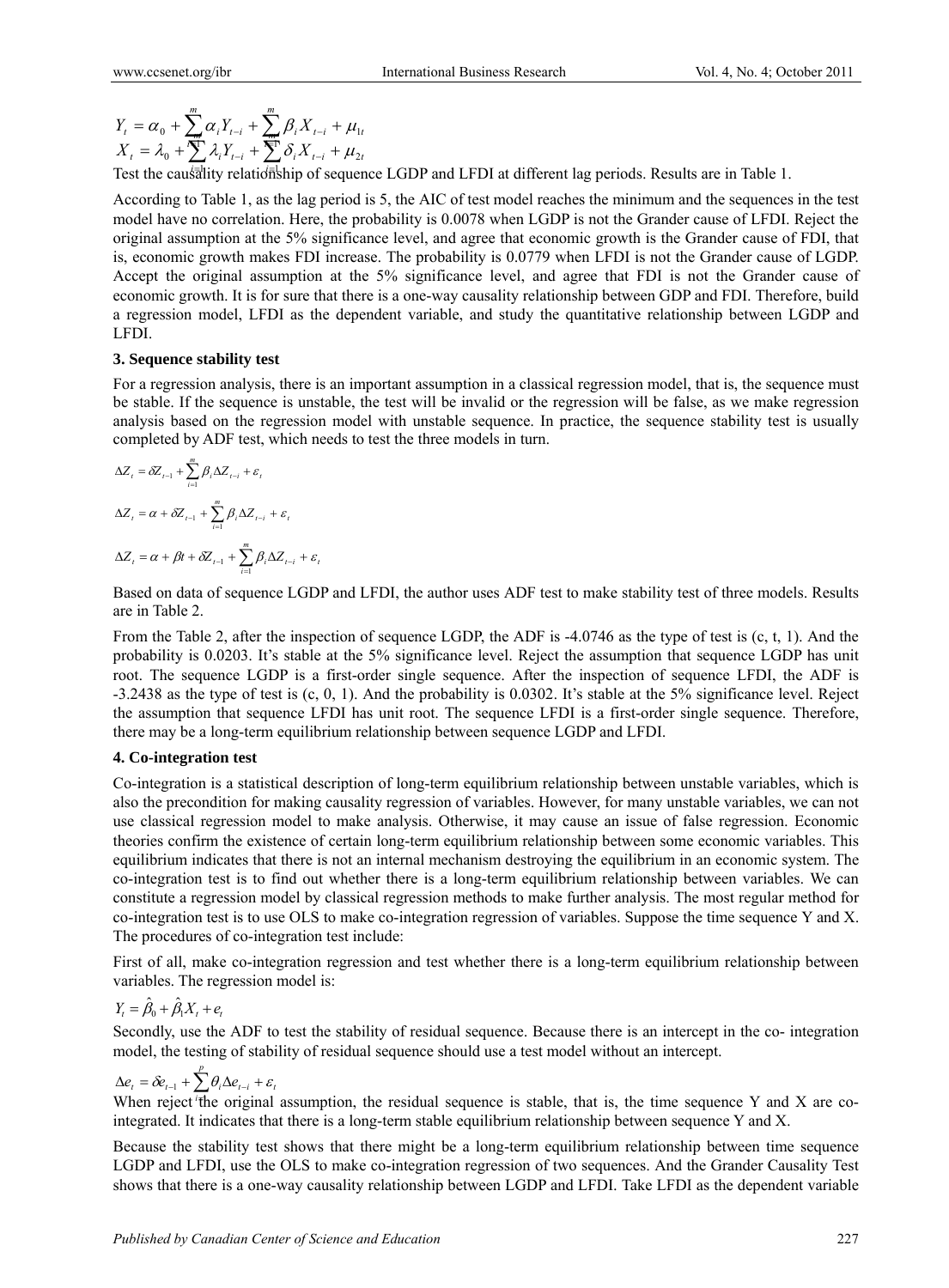to make a co-integration regression. Get the long-term equilibrium relationship model of two sequences:

 $LFDI$ ,  $= -11.204 + 1.637 LGDP$ ,

#### (-6.585) (9.799)

The determination coefficient of long-term equilibrium relationship model is 0.800025, which means a high correlation. The D.W statistic is 0.1417. By Lagrange Multiplier Test of residual sequence in the mode, there is a serious correlation between residual sequences in the long-term equilibrium relationship model. In order to confirm the validity of model prediction, it is necessary to add proper lag variables into the model to eliminate the self correlation. After repeated experiments and simulations, the data of long-term equilibrium relationship model is finally established. See Table 3.

The adjusted sample determination coefficient in the model is 0.9778, indicating a high correlation between variables. D.W statistic is 1.414. By LM test, results show that there is no correlation between residual sequences in the model. So, the adjusted model might be correct. Whether there is a long-term equilibrium relationship between LGDP and LFDI is determined by the stability of residual sequences. ADF, the stability test of residual sequences in adjusted model, is -5.3612. And the probability is 0.0013, lower than the critical value -3.6220 at the 5% significance level. It indicates that the residual sequence is stable. Besides, it means that there is a long-term equilibrium relationship between FDI and economic growth in China.

#### **5. Error correction model**

The co-integration test confirms the long-term equilibrium relationship between variables. The causality test determines the form of the relationship. On this basis, take the long-term equilibrium relationship of sequences as the error correction term. The error correction term, as an explanatory variable, and other variables that influence short-term fluctuations constitute an error correction model.

Usually, the regular form of error correction model is:

#### $\Delta Y_t = \beta_1 \Delta X_t - \lambda e cm_{t-1} + \mu_t$

In this model, ecm is the error correction term. Therefore, ecm has a corrected effect on the long-term tendency. If the observation value is greater than the long-term equilibrium relationship at the  $t-1$  period, the ecm<sub>t-1</sub> is positive and the - $\lambda$ ecm<sub>t-1</sub> is negative. Then, make a reverse adjustment to the short-term deviation so that the deviation comes back to an equilibrium state. Conversely, if the observation value is smaller than the long-term equilibrium relationship at the t-1 period, the  $ecm_{t-1}$  is negative and the - $\lambda$ ecm<sub>t-1</sub> is positive. Then, make a positive adjustment to the short-term deviation so that the deviation comes back to an equilibrium state.

For the long-term equilibrium relationship between FDI and GDP confirmed by the co-integration test, build an error correction model based on sequence LGDP and LFDI.

Results in Table 4 show that all explanatory variables in the error correction model pass the significance test. The D.W statistic is 2.115. The LM test shows that there is no self correlation between residual sequences in the model. Make the white noise test to residual sequences of the error correction model and the ADF is -4.342. And the probability is 0.0144, lower than the critical value -3.6674 at the 5% significance level. Then the residual sequence possesses the nature of white noise. So, the model is correct. Meanwhile, the coefficient of error correction term in the model is 1.0334, which is consistent with the positive correction, reflecting that the long- term equilibrium relationship has a powerful adjusting effect on short-term fluctuation. The error correction term will draw the non-equilibrium state of FDI back to the long-term equilibrium state with the 1.0344 adjustment effect.

#### **6. Conclusion**

Based on the error correction model, in perspective of stability test, causality test, co-integration test, and error correction model, the author adopts econometric methods to make co-integration analysis of relationships between FDI and GDP since 1985 in China. Finally draw conclusions as follow:

(1) The stability test shows that LGDP and LFDI are both first-order single sequence. The co-integration test shows that there is a first-order co-integrated relationship between LGDP and LFDI. The two of them have a long-term stable equilibrium relationship.

(2) Grander Causality Test shows that China's economic growth would inevitably lead to the rise of FDI. However, the rise of FDI can promote economic growth but economic growth is not always the result.

(3) The error correction model indicates that the error correction term has a stronger negative adjustment effect on the long-term equilibrium relationship between economic growth and FDI.

#### **References**

*China Statistical Yearbook.* (2010). Beijing: China Statistics Press. Sep.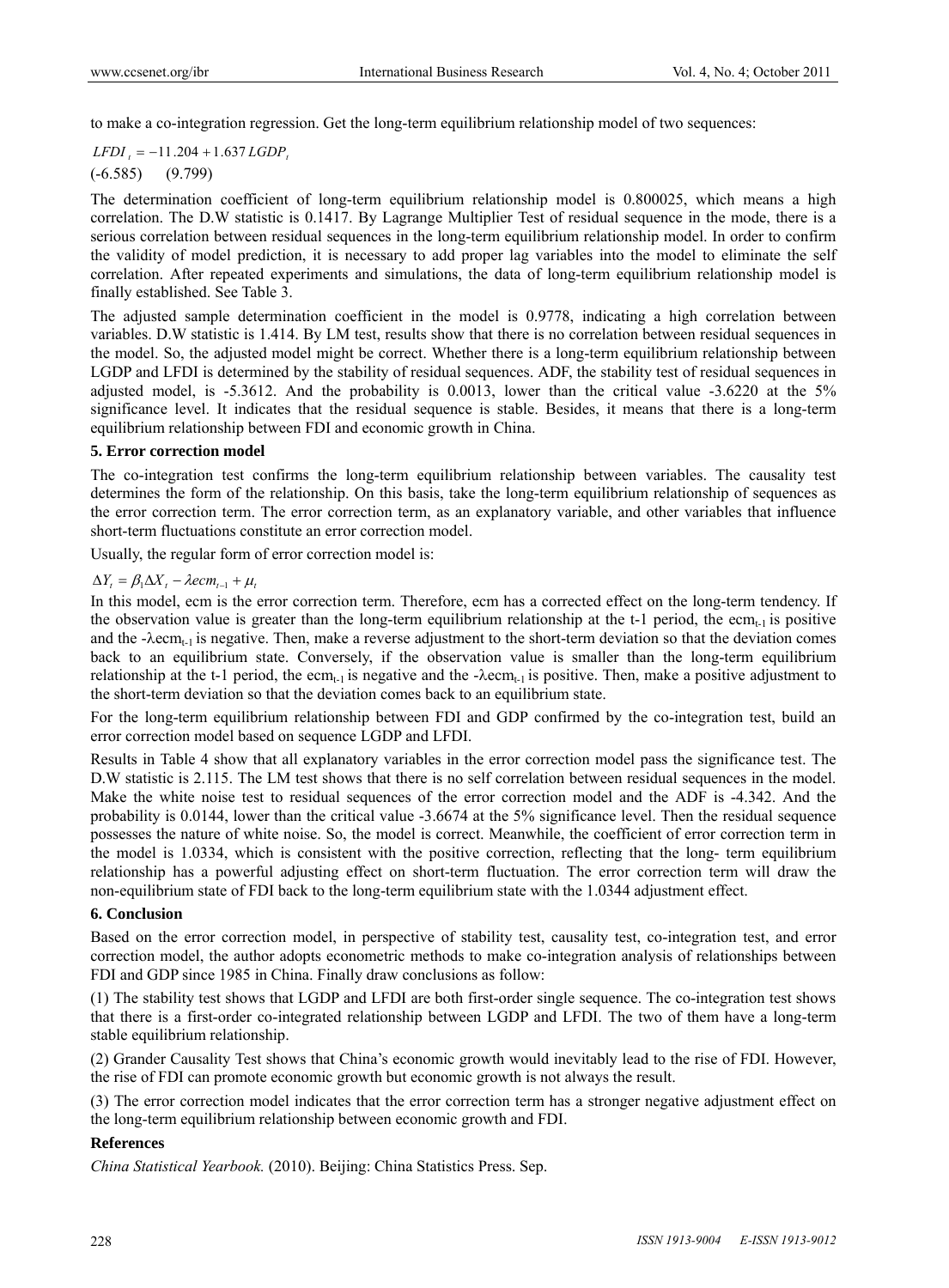Du, Jiang. (2010). *Econometrics and the Application*. Beijing: China Machine Press.

Huang, Li. Wang, Jing & Ji, Xiuzhu. (2009). The empirical analysis of impacts of FDI on China's economic growth. *Economic & Trade Update*. No.5.

Jiang, Zhiqiang. (2009). An empirical study of relationship of China's outward foreign direct investment and economic growth based on the VAR model. *Modern Economics (Modern Property Management)*. No.11.

Liu, Puzhao. (2010). An empirical study of foreign direct investment's contribution to Shandong's economic growth. *Shandong Social Science*. No.1.

Xu, Rui & Zhao, Fei. (2006). The econometric analysis of Chinese exports, foreign direct investments, and economic growth. *Statistics and Consultation*. No.6.

Zhang, Wang. (2009). The analysis of impulsive effect imposed on domestic investment and economic growth given the analysis of VAR model. *Techno-Economics & Management Research*. No.6.

|  | able |  |  |
|--|------|--|--|
|--|------|--|--|

|  | Lag length Original assumption                         | Probability (F-statistics) Probability (LM(1) test) AIC |        | Conclusion         |
|--|--------------------------------------------------------|---------------------------------------------------------|--------|--------------------|
|  | LGDP is not the Grander cause of LFDI 0.8678           | 0.0100                                                  | 0.1308 | Accepted           |
|  | LFDI is not the Grander cause of LGDP 0.8095           | 0.0256                                                  |        | $-3.6155$ Rejected |
|  | LGDP is not the Grander cause of LFDI $ 0.0259\rangle$ | 0.5516                                                  |        | $-0.3512$ Rejected |
|  | LFDI is not the Grander cause of $LGDP10.6713$         | 0.0078                                                  |        | -3.6519 Accepted   |
|  | LGDP is not the Grander cause of LFDI $ 0.0741\rangle$ | 0.2133                                                  |        | $-0.3811$ Accepted |
|  | LFDI is not the Grander cause of LGDP10.5439           | 0.0512                                                  |        | -3.7915 Accepted   |
|  | LGDP is not the Grander cause of LFDI $[0.0177]$       | 0.0034                                                  |        | $-0.5955$ Rejected |
|  | LFDI is not the Grander cause of LGDP10.4444           | 0.0066                                                  |        | -3.7478 Accepted   |
|  | LGDP is not the Grander cause of LFDI 0.0078           | 0.7609                                                  |        | $-1.2197$ Rejected |
|  | LFDI is not the Grander cause of $LGDP 0.0779$         | 0.2474                                                  |        | $-5.1545$ Accepted |

#### Table 2.

| Variable         | Type of test | ADF test  | Probability of significance | 5% critical value | Conclusion |
|------------------|--------------|-----------|-----------------------------|-------------------|------------|
|                  | (c,t,2)      | $-1.9618$ | 0.5914                      | $-3.6220$         | Unstable   |
| <b>LGDP</b>      | (c, 0, 2)    | 2.2317    | 0.9998                      | $-2.9981$         | Unstable   |
|                  | (0,0,2)      | 3.1558    | 0.9990                      | $-1.9564$         | Unstable   |
|                  | (c,t,1)      | $-2.0376$ | 0.5524                      | $-3.6122$         | Unstable   |
| <b>LFDI</b>      | (c, 0, 2)    | $-1.9889$ | 0.2892                      | $-2.9981$         | Unstable   |
|                  | (0,0,2)      | 1.4606    | 0.9597                      | $-1.9564$         | Unstable   |
| $\triangle$ GDP  | (c,t,1)      | $-4.0746$ | 0.0203                      | $-3.6220$         | Stable     |
|                  | (c,t,1)      | $-3.5825$ | 0.0539                      | $-3.6220$         | Unstable   |
| $\triangle LFDI$ | (C, 0, 1)    | $-3.2438$ | 0.0302                      | $-2.9981$         | Stable     |